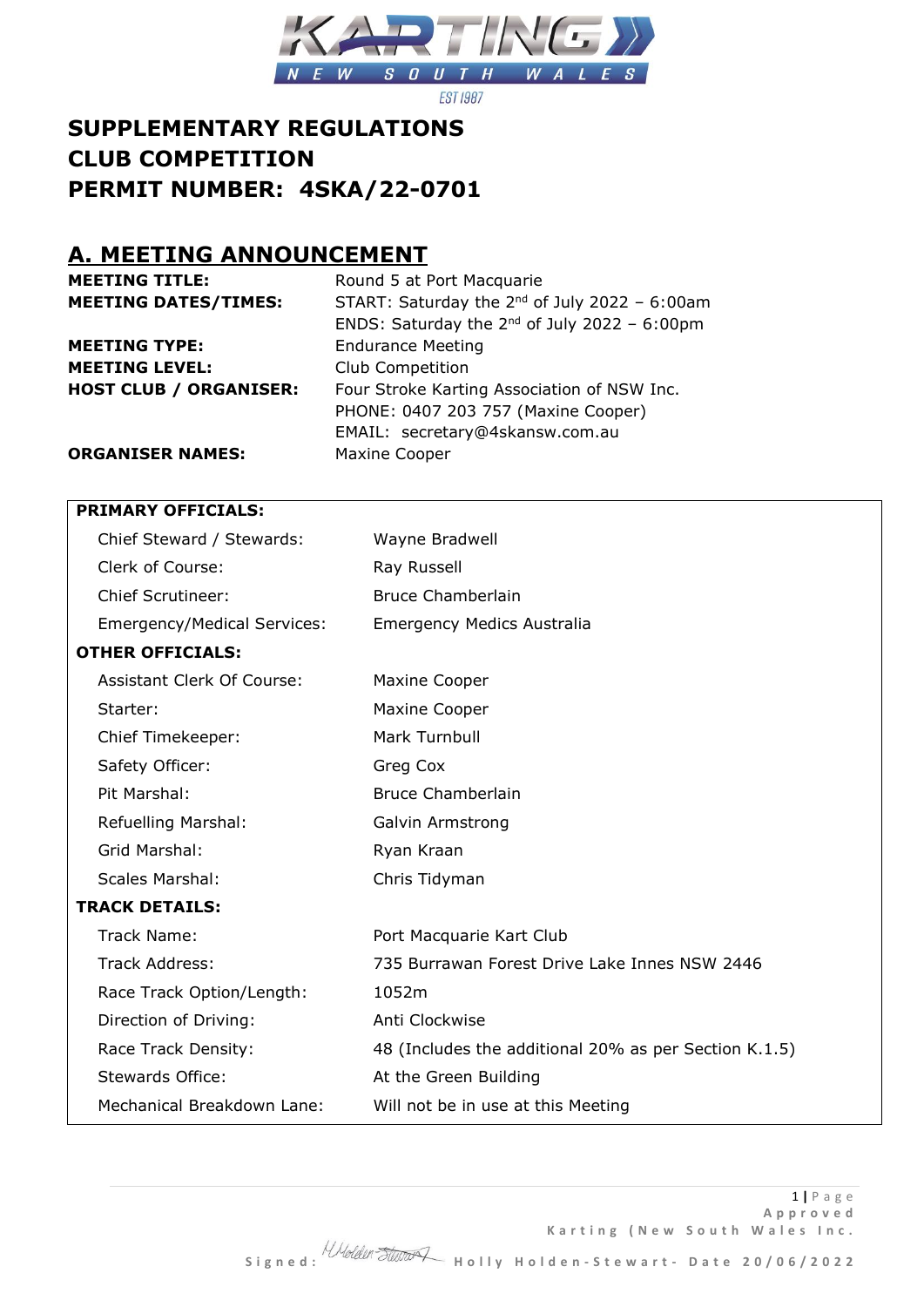

## **B. MEETING ENTRY**

### **ENTRIES:**

 Entries Open: Sunday, 19/06/2022, 9.00am Entries Close: Sunday the 26<sup>th</sup> of June 2022, 8:00pm Late Entries Close: NO LATE ENTRIES

### **COMPETITION CLASSES:**

| Class to Compete – Single Engine $ $ Grading |             | <b>Weight Division</b> |
|----------------------------------------------|-------------|------------------------|
| Senior Briggs & Stratton 206                 | Pro Class   | 175 kg                 |
| Senior Briggs & Stratton 206                 | Champ Class | 175 kg                 |

#### **MINIMUM ENTRIES:**

Eight (8) is the minimum number of entries which must be received for each class.

### **ENTRY FEE(S):**

The Entry Fee for each class at this Meeting including GST is as follows:

| Entry per kart:         | \$375.00                      |
|-------------------------|-------------------------------|
| Individual Driver Levy: | \$30.00                       |
| Late Entry Surcharge:   | No Late Entries are accepted. |

#### **ENTRY PROCEDURE:**

Each Entry for this Meeting will be made via the club website [www.4skansw.com.au](http://www.4skansw.com.au/) via the race entry page.

Cross entering of Drivers is not permitted.

**Payment of the Entry Fee can be made as follows:**

**Credit Card** - Visa, MasterCard at [www.4skansw.com.au](http://www.4skansw.com.au/)

| <b>EFT (Direct Deposit)</b> $-$ | Account Name: | 4SKANSW    |
|---------------------------------|---------------|------------|
|                                 | BSB:          | 012 559    |
|                                 | Account No:   | 2119 66323 |
|                                 |               |            |

*\*\*Use your Team Name or Kart number for reference\*\**

## **C. MEETING FORMAT**

## **FORMAT OF CLASS RACING:**

| Practice      | One (1) session will be held as defined in the Timetable.                                                                 |  |  |  |
|---------------|---------------------------------------------------------------------------------------------------------------------------|--|--|--|
| Qualifying    | There will be Timed Qualifying at this Event.                                                                             |  |  |  |
|               | Qualifying will be split into two groups, Pro Class & Champ Class.                                                        |  |  |  |
|               | Each group will have one (1) Timed Qualifying Session of Eight (8) minutes.                                               |  |  |  |
| Starting Grid | Will be as per the Endurance Regulations - Section 4E.8.7.                                                                |  |  |  |
|               | The following breaches will also result in a Rear of Grid starting position:                                              |  |  |  |
|               | a) Karts still within Pit Lane or the Paddock when pit lane exit closes (refer to                                         |  |  |  |
|               | event timetable below).                                                                                                   |  |  |  |
|               | b) Karts still in Pit Lane when the exit closes for the Race start.                                                       |  |  |  |
|               | c) Karts removed from Pit Lane for any reason after Qualifying ends.                                                      |  |  |  |
|               | d) Any team that carries out work to their Kart after Qualifying, other than<br>adjustments of weights or tyre pressures. |  |  |  |
|               |                                                                                                                           |  |  |  |

2 **|** P a g e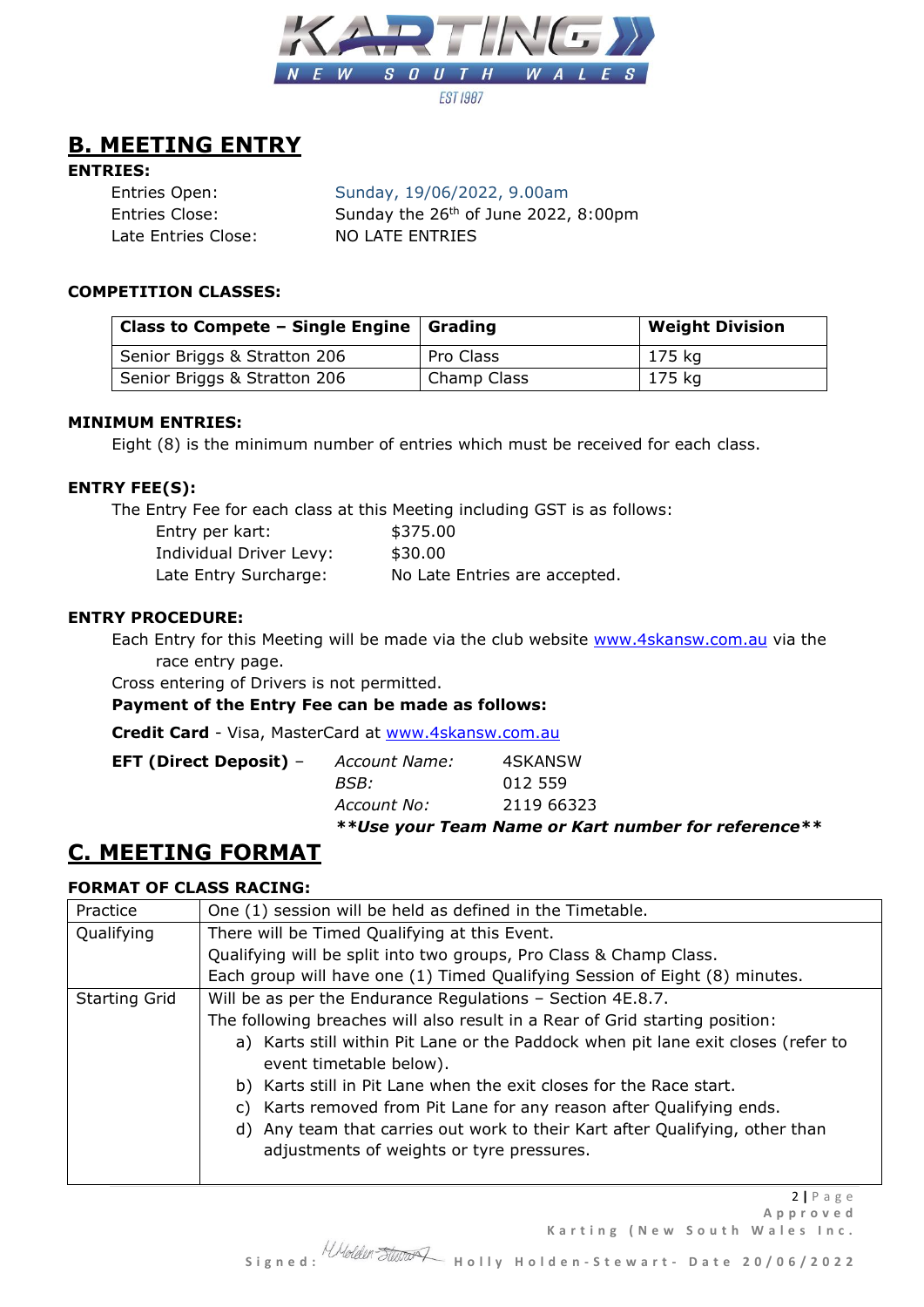

|            | LUI IJUI                                                                                                                                                                  |
|------------|---------------------------------------------------------------------------------------------------------------------------------------------------------------------------|
| Race       | The Event will consist of one (1) Race only.                                                                                                                              |
|            | The Race will a time certain finish of six (6) hours or 4-15pm, whichever occurs first.                                                                                   |
|            | The Race will commence with a Standing Start.                                                                                                                             |
|            | There will be a minimum of nine (9) Compulsory Pit Stops (CPS) made during the                                                                                            |
|            | Race, of which, two (2) must be Fuel Stops. To be classified a finisher teams must                                                                                        |
|            | complete all compulsory stops by the time the leader greets the chequered flag. The                                                                                       |
|            | stop at the completion of the race is not included.                                                                                                                       |
|            | A recovery vehicle will be used at this event.                                                                                                                            |
|            | Any Kart recovery via a trolley or recovery vehicle during the race will count as a                                                                                       |
|            | CPS.                                                                                                                                                                      |
|            | Any Pit Stops will only count towards the CPS total, when they are made after the                                                                                         |
|            | thirty (30) minute announcement from the Start of the Race.                                                                                                               |
|            | The minimum number of Drivers per Kart is two (2).                                                                                                                        |
| Pit Lane   | Speed limits will apply as per the Endurance Regulations - Section 4E.8.3.                                                                                                |
|            | The minimum Pit Stop Time will be announced and displayed before Timed                                                                                                    |
|            | Qualifying commences and will apply as per Section 4E.9.4.                                                                                                                |
|            | A "Pit Lane Closed" board or light may be used at the discretion of the Clerk of                                                                                          |
|            | Course. This will be shown prior to the Pit Lane entry. Teams that enter the pits<br>whilst the "Pit Lane Closed" board or light is displayed will not have that pit stop |
|            | counted towards that karts CPS total.                                                                                                                                     |
|            | Karts waiting to exit pit lane must wait behind the red line adjacent to the pit                                                                                          |
|            | transition timing screen. A kart or karts that are identified as waiting beyond the red                                                                                   |
|            | line and blocking the exit of pit lane will have a one (1) minute time penalty applied                                                                                    |
|            | at the end of the race. A second offence on the same day will have a 10 lap penalty                                                                                       |
|            | applied at the end of the race.                                                                                                                                           |
| Pit Lane - | The Fuel Bay is closed for the first thirty (30) minutes and last thirty (30) minutes of                                                                                  |
| Fuel Bay   | the Race. Announcements will be made regarding this.                                                                                                                      |
| Driver ID  | Each Driver in a Team must have a different coloured patch, visibly attached to their                                                                                     |
|            | Driving Suit for Driver Identification purposes. Coloured patches are available from                                                                                      |
|            | the club trailer. Teams failing to comply will be given one warning, and for any                                                                                          |
|            | further breaches the Kart will be shown the Black and Orange Dot flag for the                                                                                             |
|            | situation to be rectified.                                                                                                                                                |

## **POINTSCORE SYSTEM: 2021 4SKANSW Inc. OUTRIGHT & CHAMP CLASS Point Scores.**

| 1st  | 2nd  | 3rd  | 4th  | 5th  | 6th  | 7th            | 8th  | 9th  | 10th |
|------|------|------|------|------|------|----------------|------|------|------|
| 155  | 140  | 126  | 113  | 101  | 90   | 80             | 71   | 63   | 56   |
|      |      |      |      |      |      |                |      |      |      |
| 11th | 12th | 13th | 14th | 15th | 16th | 17th           | 18th | 19th | 20th |
| 50   | 45   | 41   | 38   | 36   | 35   | 34             | 33   | 32   | 31   |
|      |      |      |      |      |      |                |      |      |      |
| 21st | 22nd | 23rd | 24th | 25th | 26th | 27th           | 28th | 29th | 30th |
| 30   | 29   | 28   | 27   | 26   | 25   | 24             | 23   | 22   | 21   |
|      |      |      |      |      |      |                |      |      |      |
| 31st | 32nd | 33rd | 34th | 35th | 36th | 37th           | 38th | 39th | 40th |
| 20   | 19   | 18   | 17   | 16   | 15   | 14             | 13   | 12   | 11   |
|      |      |      |      |      |      |                |      |      |      |
| 41st | 42nd | 43rd | 44th | 45th | 46th | 47th           | 48th | 49th | 50th |
| 10   | 9    | 8    | 7    | 6    | 5    | $\overline{4}$ | 3    | 2    | 1    |

3 **|** P a g e

Karting (New South Wales Inc.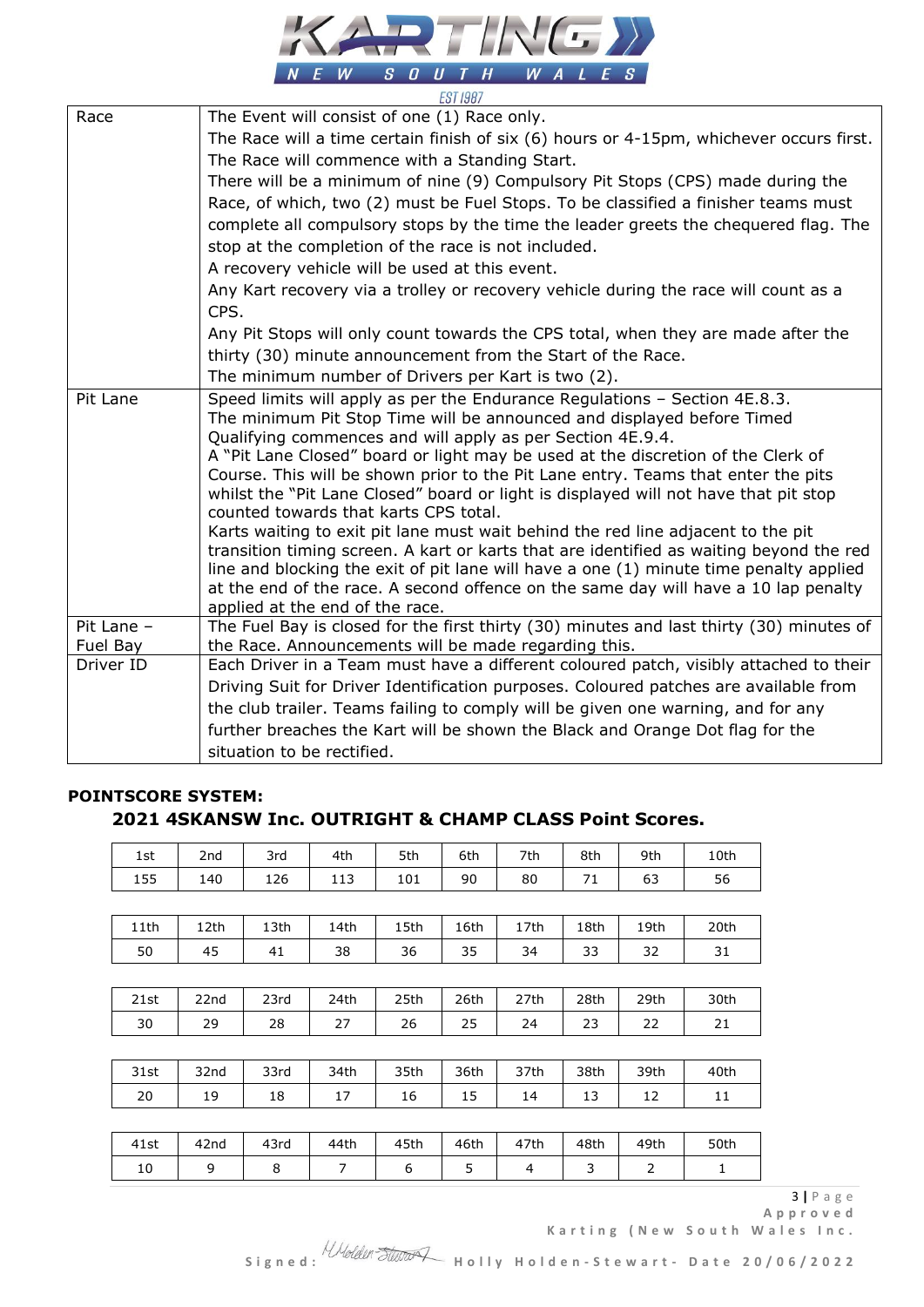

Any teams not classified as a finisher will be awarded Last Points for the Meeting. **TROPHIES & PRIZES:**

Point scores, trophies and prizes can only be determined once all post-Race penalties have been applied.

Trophies will be awarded to 1<sup>st</sup>, 2<sup>nd</sup> & 3<sup>rd</sup> Outright placings, and to 1<sup>st</sup>, 2<sup>nd</sup> & 3<sup>rd</sup> position in the Champ Class.

The Hard Charger Award (value \$50) will be awarded to the team that makes up the most positions from their qualifying position to the end of the Race.

Outright Pole Position will be awarded \$100 courtesy of 4SKANSW.

Champ Class Pole Position will be awarded \$100 courtesy of To You With Food.

Hard Charger will be awarded courtesy of Moonraker design & Print.

# **D. MEETING TIMETABLE**

| <b>DATE</b><br>DAY /                         | TIME               | <b>ACTIVITY / COMMENTS</b>                             |
|----------------------------------------------|--------------------|--------------------------------------------------------|
| Friday the 1 <sup>st</sup> of<br>July 2022   | 9:00am-5:00pm      | Track Set Up of equipment - ALL Teams to assist.       |
|                                              |                    | Practice will occur on Port Macquarie Practice Permit. |
| Saturday the 2 <sup>nd</sup><br>of July 2022 | 6:00am             | Track Gates open                                       |
|                                              | 6:30am to 7:00am   | Drivers sign on by Text message to 0407 203 757        |
|                                              | 7:00am to 8:00am   | Scrutineering                                          |
|                                              | 8:00am to 8:30am   | Drivers Briefing – Published on-line and via the PA    |
|                                              |                    | System                                                 |
|                                              | 8:30am to 9:15am   | Official Practice.                                     |
|                                              | 9:15am to 9:30am   | Karts to Re-fuel                                       |
|                                              | 9:30am to 9:38am   | Qualifying Pro Class                                   |
|                                              | 9:42am to 9:50am   | Qualifying Champ Class                                 |
|                                              | 10:00am            | Karts called to Starting Grid                          |
|                                              | $10:10$ am         | Pit Lane Exit Closes                                   |
|                                              | 10:15am            | Race Start                                             |
|                                              | 4:15 <sub>pm</sub> | Race Finish                                            |
|                                              | 4:15 <sub>pm</sub> | Parc Ferme ALL karts                                   |
|                                              | 5:30 <sub>pm</sub> | Presentation                                           |
|                                              | 6:00 <sub>pm</sub> | <b>Track Gates Close</b>                               |

# **E. MEETING CONDITIONS**

## **STOP GO PENALTY:**

Teams that fail to comply will be given a ten (10) Lap Timing Penalty.

## **TYRES:**

Any number of Tyres may be used in Practice Sessions.

Once Qualifying commences, only one (1) set of the prescribed Dry Weather Tyres, and two sets of

the prescribed Wet Weather Tyres may be used for the duration of the Event.

At the discretion of the Chief Scrutineer tyres may be marked or scanned

## **CONTROL FUEL:**

Control Fuel Will be used at this Meeting.

Caltex Vortex 95 Fuel must be purchased and used at this Meeting.

The Fuel must be purchased from **any Caltex or Woolworths-Caltex service station.**

4 **|** P a g e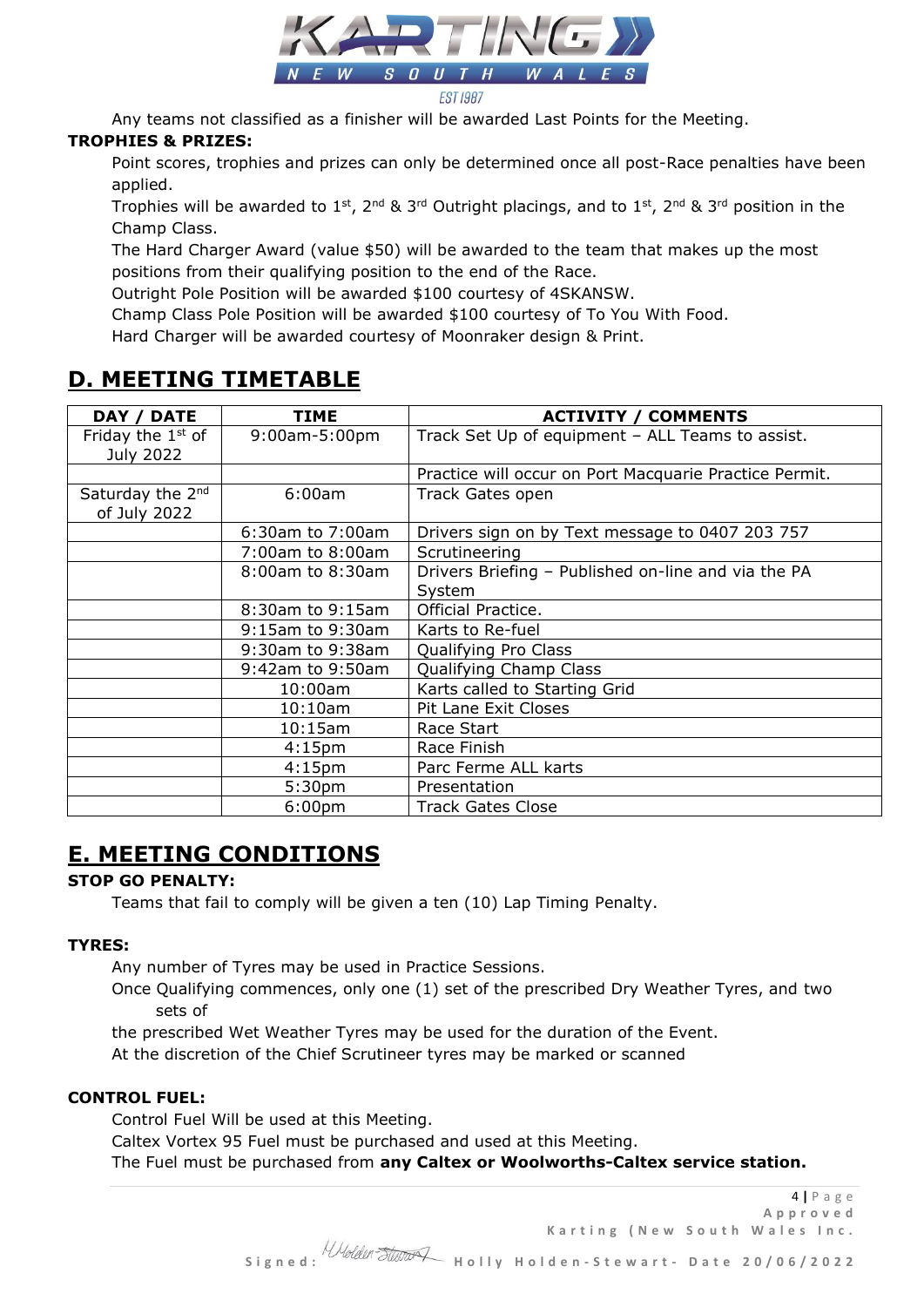

You will need to purchase twenty-three (23) litres of Fuel for each Kart.

Fuel is to be purchased no more than two (2) days prior to the start of the Meeting.

Proof of purchase of the Fuel must be retained and produced to the Chief Scrutineer or Fuel Marshal if required.

The Race Fuel is to be left adjacent to the Fuel Rig prior to, or immediately after Driver Sign-on. After the completion of Official Practice, race fuel must be administered by the Fuel Marshall from the Fuel Rig.

Teams are not required to have an empty fuel tank when presenting their karts for fuelling after official practice.

Karts may return to the paddock area after obtaining their race fuel. When refuelling only the driver and one (1) pit crew is permitted in the fuel bay. Karts can be pushed to the driver change area to be restarted.

## **RACE REFUEL PROCEDURE:**

Teams wishing to refuel must place their number on the Fuel board, adjacent to the Pit Lane Fuel Bay.

Once a Teams Kart number reaches the top of the Fuel board (position 1), they have three (3) laps to complete their Refuelling Pit Stop using the first available Fuel Bay, otherwise their number will be placed at the bottom of the list.

Once a Team completes their Refuelling Pit Stop, their number is removed from the Fuel board and the next team on the Fuel board has access to the next available Fuel bay.

Teams that fail to comply with the procedure will be given a drive through penalty.

It is the responsibility of the driver or their pit crew member to remove and re-fit the fuel cap at a fuel stop.

## **REPLACEMENT ENGINES:**

Replacement engines must have their engine number and tag information

a) Included on the karts scrutineering form If not included on the scrutineering form for any reason, the team must supply this information to the Chief Scrutineer once an engine change is affected

## **MECHANICAL BREAK DOWN AREA:**

The lubricating of chains and any repairs or adjustments that require the use of tools must be performed beyond the pit gate, in the paddock area.

## **TECHNICAL:**

All Engines must be sealed with additional approved security seals to the cylinder head and flywheel/fan cover.

The engine, clutch and engine accessories must comply with the Four Stroke Karting Association of NSW 2021 Supplementary Engine Technical Specification, Document ID: 4SKANSW2021SETSREV04.

This document is available for download from www.4skansw.com.au

Rule T.2.8 (c) does not apply to this event. Nylon cable ties may be used to provide secondary retention of the nose cone clips. The cable ties may be placed in any position on the clips including the lower section holding the lever to the tension adjustment bolt.

Rule T.2.13. Metallic rear bars are not permitted for use at this event.

Rule T.2.14 (c). Additional holes are permitted at this event for the sole purpose of mounting chain guard strips and or lights to the device.

5 **|** P a g e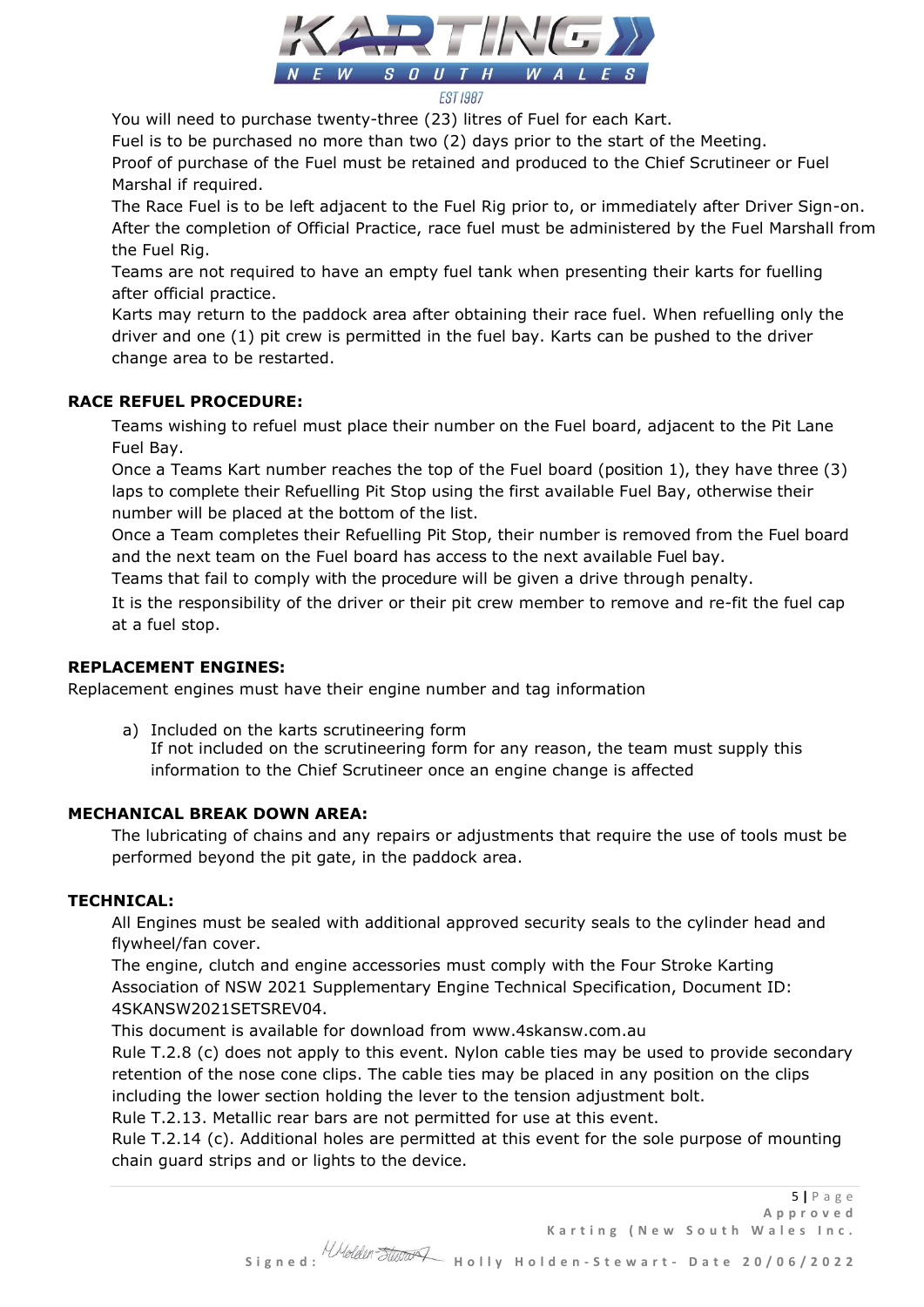

Rule T.2.5 (c). Wheel nuts are not required to be grade 8.8. Bolts and or studs must be a minimum of grade 8.8

Rule T.3.5 (b). Non-metallic side plates or discs attached to the sprocket or carrier that are larger than the outside

of the chain are permitted at this event.

Rule T.3.11 (a). Replace "This safety device must comprise a multi-strand wire, with one end of the wire

securely tethered to the Frame and the other end secured through a fixing lug on the muffler" with "This safety device must comprise a multi-strand wire, with one end of the wire securely tethered to the Frame or bearing carrier/housing and the other end secured through a fixing lug on the muffler or to another tether cable that is secured through a fixing lug on the muffler.

Rule T.8.2. Communications equipment may be installed in or on the helmet. The fixing of such items or devices to the helmet must not cause or result in a deterioration of the structural integrity of the helmet.

During the race, nylon cable ties and or cloth reinforced tape (race tape) may be used to effect temporary "on the run" repairs. The use of nylon cable ties and or cloth reinforced tape (race tape) during the race will not disqualify the kart from that section of the event.

Where a kart is deemed to be non-compliant at post-race scrutineering and the noncompliance relates solely to an issue that is not performance enhancing and the kart is as it was presented for pre-race scrutineering or the issue of non-compliance relates to "on the run" repairs carried out during the event. The kart cannot be disqualified from that section of the event as a result of that non-compliance issue. The determination of whether the noncompliant issue is performance enhancing, or not, is the responsibility of the Chief Scrutineer or their appointed representative.

## **COMMUNICATIONS:**

Rule T.1.7 (d) does not apply to this event. Devices, systems or items which provide either voice or data transmission to or from the Kart and/or Driver are permitted.

# **F. CLUB/TRACK REQUIREMENTS**

## **MEDICAL SERVICES:**

Any Medical assistance that is required outside of the operating hours when Karts are not on the Race Track please contact 000. The address to give to the Emergency Services is: **Port Macquarie Kart Club, 735 Burrawan Forest Drive Lake Innes NSW 2446**

## **KART RETRIEVAL:**

Retrieval of Karts is at the discretion of the Clerk of Course.

Pit Crew must only enter the Race Track area when permitted by the Grid Marshall or Clerk of Course, and then only if wearing a HIGH VISIBILITY Safety Vest or Clothing on the upper torso.

#### **ANIMALS:**

Subject to the applicable laws which may govern the access of animals, no animals are allowed anywhere within the Track precinct, unless they are appropriately restrained and managed by a competent and capable person. At their discretion, the Safety Officer may require an animal to be further restrained or removed from the venue.